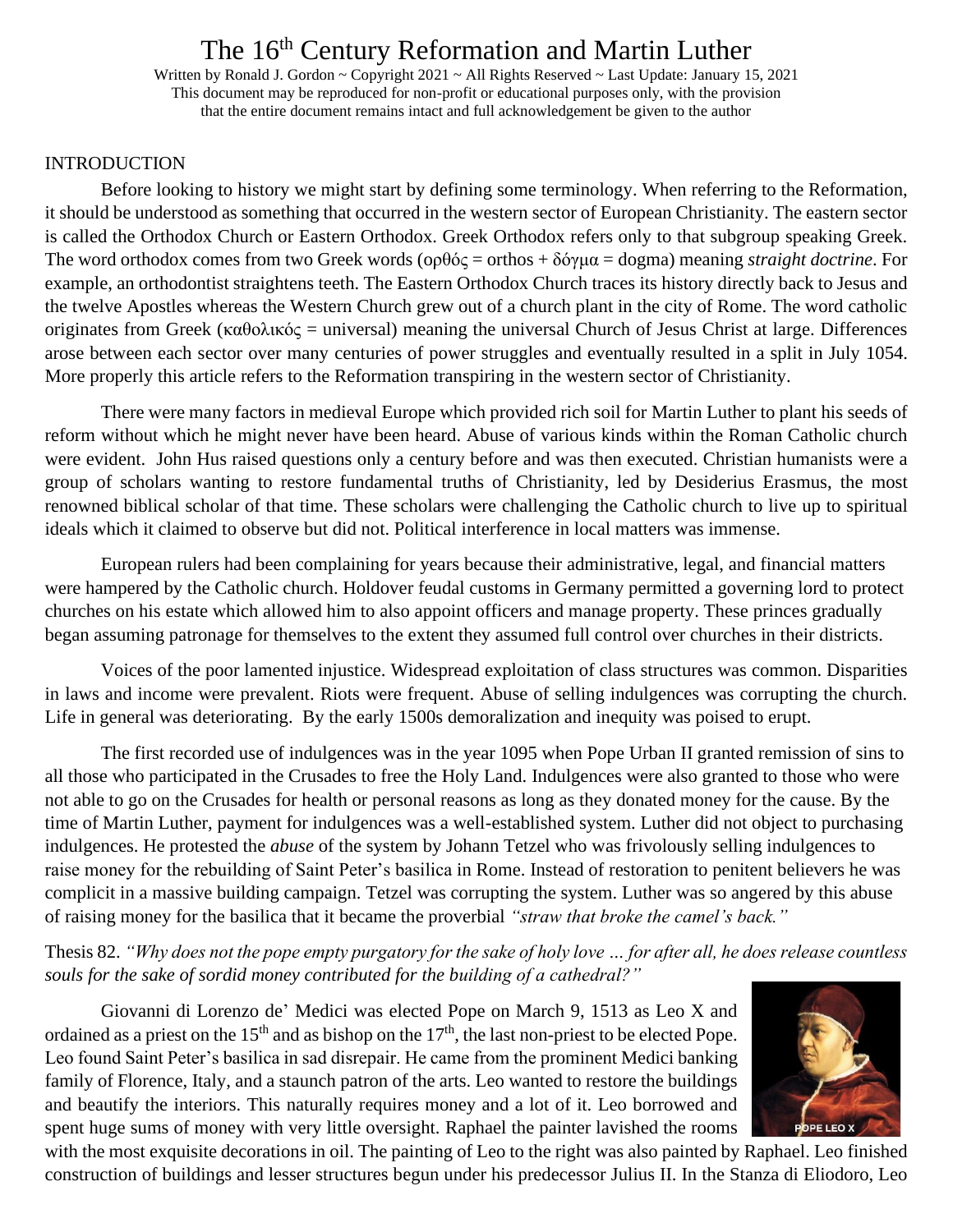Written by Ronald J. Gordon ~ Copyright 2021 ~ All Rights Reserved ~ Last Update: January 15, 2021 This document may be reproduced for non-profit or educational purposes only, with the provision that the entire document remains intact and full acknowledgement be given to the author

is depicted on the white horse he rode in the battle of Ravenna. Many basilica walls resembled an art gallery. Leo also supported the works of many poets and scholars which included Francesco Guicciardini, Jacopo Sannazaro, Baldassare Castiglione, Pietro Bembo, Marco Girolamo Vida, and Giangiorgio Trissino.

We might better understand the Reformation with a brief review of Catholic history and its many doctrines. During the latter years of the  $4<sup>th</sup>$  Century. Saint



Jerome was translating older manuscripts into Latin. He interpreted the words of Jesus, *"Repent and believe"* in Matthew 3:2 and 4:17 to be *"Do penance, and believe"* known today as the *Paenitentiam Agite* which has become the bedrock tenet of Catholicism. Penance has been defined as the "*voluntary self-punishment inflicted as an outward expression of repentance for having done wrong."* Penance undergirds Roman Catholicism. During a believer's confession, the priest would prescribe a work commensurate to the severity of the sin toward remission of that sin. After penance had been accomplished the believer would receive absolution (release from guilt). Works and salvation are both complimentary and necessary partners. Most translations based on Greek manuscripts prefer the word repent from (μετανοέω, James Strong Dictionary G4102, "*change of mind"*).

An indulgence is a distinctive feature of the penitential system which grants full or partial remission of the punishment for sins. They were being sold by Johann Tetzel, a Dominican friar and preacher who was appointed Inquisitor for Poland and Saxony, later becoming the Grand Commissioner for indulgences in Germany. However, the sale of indulgences by the Roman Catholic Church was a very well-established system by the time of Martin Luther. What he actually objected to was not the history of selling indulgences but the abuse of its ecclesiastical purpose by Tetzel. It is a complex issue replete with Catholic practices that eludes most Protestants.

Luther may have simply wanted to generate local discussion about these corruptions among students at the University of Wittenburg. This might explain his nailing Ninety-five theses (arguments) to the Wittenberg castle church door that served as a bulletin board for the student body. The Ninety-Five were more like dispositions but when news spread beyond the university generating misunderstandings, Luther needed to defend his intentions.

He translated his original Ninety-Five from Latin into German, hoping for greater clarity. He also sent a copy with an explanation to Albert of Brandenburg, Elector and Archbishop of Mainz, the head administer for the sale of indulgences in Germany and Tetzel's immediate supervisor. Luther assumed the archbishop would be on his side.



In other words, he wasn't trying to *"poke the bear"* as one might phrase it. He didn't want to cause serious trouble. However, instead of responding to Luther directly, Albert delegated the responsibility of interpretation to a subordinate because he was not a scholar or theologian. Albert had gained the position of archbishop through money and political connections. Before long the Ninety-Five found their way into the hands of the Pope in Rome. The initial reaction from Leo was sort of a *"ho-hum"* disregard. There was no immediate decision to censure Luther. Papal strategy at this time was not to react too suddenly for fear of inconsistencies but

rather delegate to someone of a lesser authority. Cardinal Sylvester Prierias was the first to explicitly brand Luther as a heretic and pretty much told him to *"just shut up,"* which accomplished very little. Leo then sent Cardinal Thomas Cajetan to hold a series of discussions with Luther but these meetings soon descended into shouting matches, primarily over the issue of papal authority. Challenging the pope's authority changed everything.

Still viewing Luther as just an annoyance, Leo initiated a stop-gap measure in February 1518 by imposing silence on Augustinian monks of which Luther was a member. On May 24, 1518, Luther sent a full explanation of his arguments to Leo who was then embroiled in more pressing matters and slow to grasp the true enormity of the situation. When reality finally *sunk-in,* he summoned Luther to Rome on August 7. Fearing death, he refused to go.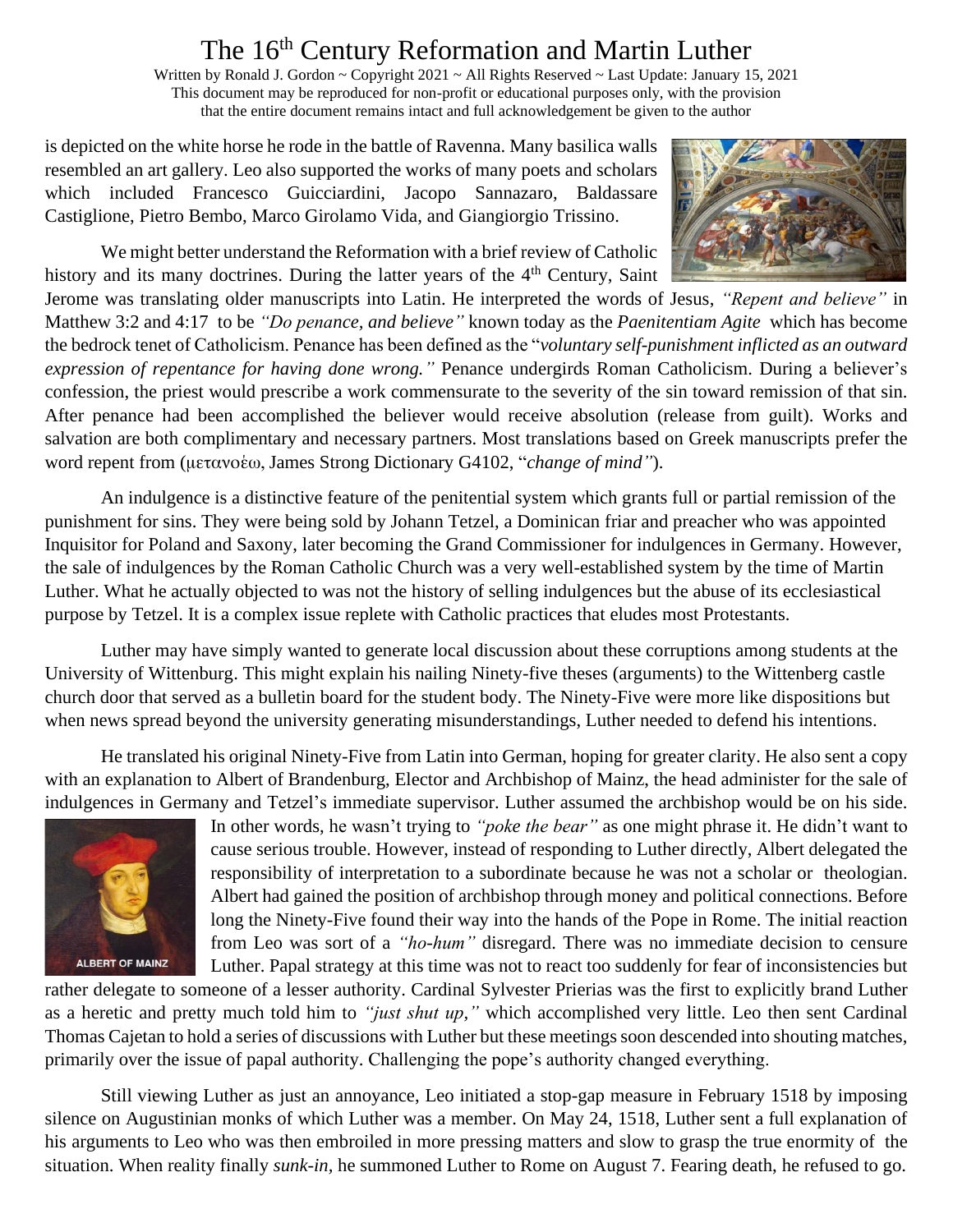Written by Ronald J. Gordon ~ Copyright 2021 ~ All Rights Reserved ~ Last Update: January 15, 2021 This document may be reproduced for non-profit or educational purposes only, with the provision that the entire document remains intact and full acknowledgement be given to the author

Leo then issued the papal proclamation, *Cum Postquam,* on November 9, 1518, which curtailed and ended the more egregious abuses of indulgencies but also firmly reasserted papal authority. Cajetan arranged for another

meeting but Luther discovered that he was to be arrested for heresy, so he quietly eluded capture. For the next several months Luther felt compelled to make further declarations concerning the authority of the Bible over the pope. Throughout the next year the verbal skirmishes transitioned into quarreling between the university of Wittenberg defending Luther and the university of Leipzig, a bastion of Catholic conservatism. Johann Maier von Eck of Ingolstadt became Luther's chief opponent, a brilliant theologian and skilled orator. Eck arranges a summit between the faculty members of each university in July of 1519, known as the Leipzig Disputation. He wants to have a real showdown that will ultimately nail Luther to the wall and affectively but an end to his papal challenges. Perhaps then normal life for the Catholic Church could resume. But rule changes for the debate put Luther at an



immediate disadvantage. Since he was not the senior faculty member at Wittenberg, he was not allowed to have the preeminent chair. Luther had to serve as backup. Eck stacked the deck. Andreas Karlstadt who was a friend of Luther sat in the first chair. Nonetheless, Luther and Eck became the center of attention, casting volley after volley at each other. There were four sessions lasting eighteen days. Discussions covered many pertinent issues but primarily focused on these four: biblical interpretation, abuse of indulgences, free will, and papal authority.

When these adversaries had verbally pummeled each other enough, Eck was able to do something that no one else had done until this point. He brilliantly succeeded in backing Luther into a corner over the primary question of papal authority. Luther was forced to publicly admit for the first time, that the pope can be wrong, church councils can be wrong, and both can be corporately in the wrong if interpretation of the Bible is to be preferred. This put Luther center in the crosshairs of the Roman Catholic Magisterium. Now, there was no retreating into previous safe havens. Official opinions were out in the open. Battle lines were being drawn. Early seeds of Lutheranism were being sown into fields that would soon blossom and yield the harvest of an entirely new Church movement.

Leo then issues papal proclamation, *Exurge Domin,* on June 15, 1520 which demands that Luther respond to each point of contention or face excommunication. After this moment Luther begins to record more and more of his thoughts with pen and paper. Up to now he had not spent much time writing down his beliefs. In his written response to the pope he called him the antichrist six times, and on December 10, 1521, ceremoniously burns the proclamation at the Wittenberg city gate. Leo then issues papal proclamation, *Decet Romanum Pontificem,* on January 3, an ironclad excommunication of Luther. Now he was officially branded as a heretic with a civil trial to follow.

Some might question the need for a trial if Luther had already been excommunicated. Why not prison and then execution? In the medieval world it is the church which does the condemning and then the case is remanded

over to a civil government. Not to say that the Catholic Church had never preemptively burned a few at the stake without sanction, but technically the former is expected. He is summoned to appear before the Holy Roman Emperor Charles V at the city of Worms for an imperial congress referred to as a Diet *(Latin: Dieta Imperii).* Europe was a



patchwork of about 300 principalities ruled by princes who were responsible to the emperor then Charles V. Periodically they would meet and discuss a wide range of matters. It was not a legislative body in the modern sense but more of a national forum to negotiate and resolve common problems.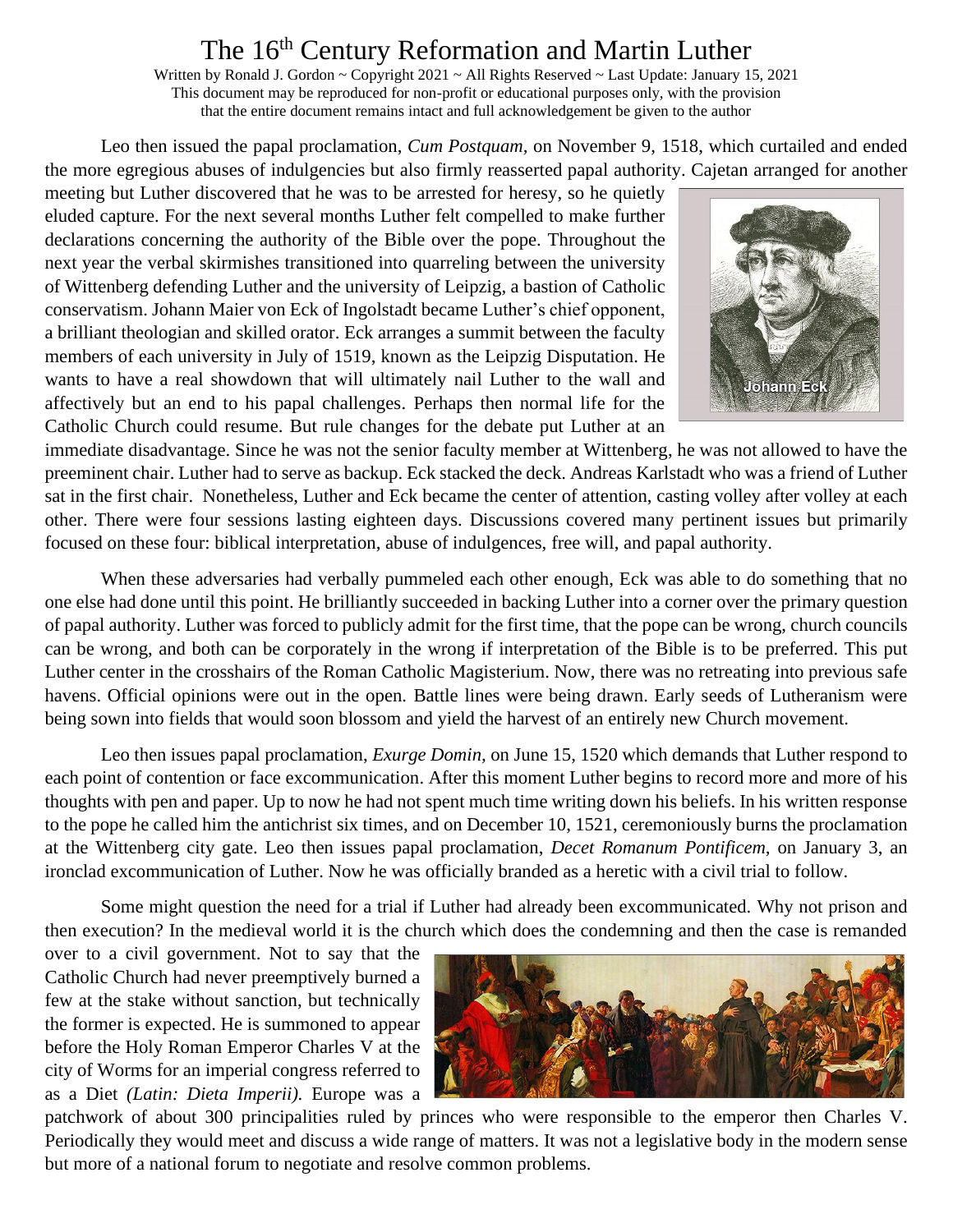Written by Ronald J. Gordon ~ Copyright 2021 ~ All Rights Reserved ~ Last Update: January 15, 2021 This document may be reproduced for non-profit or educational purposes only, with the provision that the entire document remains intact and full acknowledgement be given to the author

"Safe-Passage" to the court was secured for Luther by Frederick the Wise, Elector of Saxony who wanted to protect one of his citizens. This was a hot issue because a century before, Czech reformer John Hus was guaranteed safe-passage to the Council of Konstanz to plead his cause for church reform. It did not take long for him to be arrested, imprisoned, and executed. This haste for the Church to rid themselves of an undesirable who had come to the Council in good faith remained a thorn in their side for quite some time. Frederick the Wise wanted to prevent it from happening again. Charles V was in agreement and faithfully promised for Luther's safety to and from.

Luther made his entrance on April 18, 1521, to once again face Johann Eck, his nemesis at Leipzig who now becomes his prosecutor. Eck places books and pamphlets on a table in front of Luther and requests that he look at them and state clearly whether he is the author. Luther already knows how cunning and effective Eck can be, and that his writings had already been condemned by the Church. Instead of saying yes or no, he asks to think about it overnight and respond the next day. Luther referred to this as the Night of Doubts. He spends time in prayer, reading the Bible, and then asking himself, *"Am I the only one who believes in the authority of Scripture above the opinions of the papacy?"* He returns the next morning to hear Eck question him again of his authorship. Tradition has Luther saying these words: *"Unless I am convinced by proofs from Scriptures or by plain and clear reasons and arguments, I cannot and will not retract, for it is neither safe nor wise to do anything against conscience. 'Here I stand. I can do no other.' God help me."* This bold statement is a sincere appeal to the heart of each person in the room. He was also presenting a direct challenge to Eck. *"Show me where I am wrong!"* Eck would not reply.

Charles V has been judged as one of the more respected of all Holy Roman Emperors. He suspends the meeting. Spends a considerable amount of time in reflection and then on May 21 renders his verdict that Luther is a heretic and to be executed. This immediately satisfies the Church. But students of history might ask, why then wasn't he executed? Charles is shrewd. He doesn't want to be accused of breaking his promise of safe-passage as was the former case with Hus years before. So he permits Luther to leave. There is dispute but some contend that Charles was marginally sympathetic to Luther and wanted to prevent the Church from walking away with a sterling victory.

There is another more compelling reason why Luther was not executed. Not far from the city he is kidnapped by several men riding on horseback. He soon realizes that this was privately arranged by Fredrick the Wise for reasons still debated. Nonetheless, Frederick had ordered these men to put Luther in hiding but not tell him where they had taken him. Why? Because he correctly anticipated that Charles and the Church would demand that Luther be surrendered. They did just that for months and each time Frederick would truthfully reply, I don't know.

Luther had been taken to the castle fortress in Wartburg, Germany, and for the next several years he remained in hiding. During this time he did a number of things. He let his hair grow back from the tonsure of his youth and

grew a beard. He plans how to create a following of like-minded supporters. Most important of all he strategically translates the Bible into German so that anyone may know the Scriptures thus denying the Church the exclusive privilege of sole interpretation. People may judge for themselves what God means. It was hoped that two things would develop. Scripture would stand in opposition to the authority of the pope, and Luther's beliefs and witness for Christ would be validated. History exonerated him from reproach and his legacy continues to inspire the faithful. Scripture alone or *Sola Scriptura* became the slogan of the Reformation although



misunderstood by many. For the Reformers, it meant that the Bible alone should be held as a higher authority than the Church. It did not mean that the Bible alone should be the only authority for spiritual matters.

Reformers such as Huldrych Zwingli, Martin Bucer, Heinrich Bullinger, John Calvin, and Theodore Beza appealed to other truths gained through logic and reason. Each of these men strove to reform their beloved Church.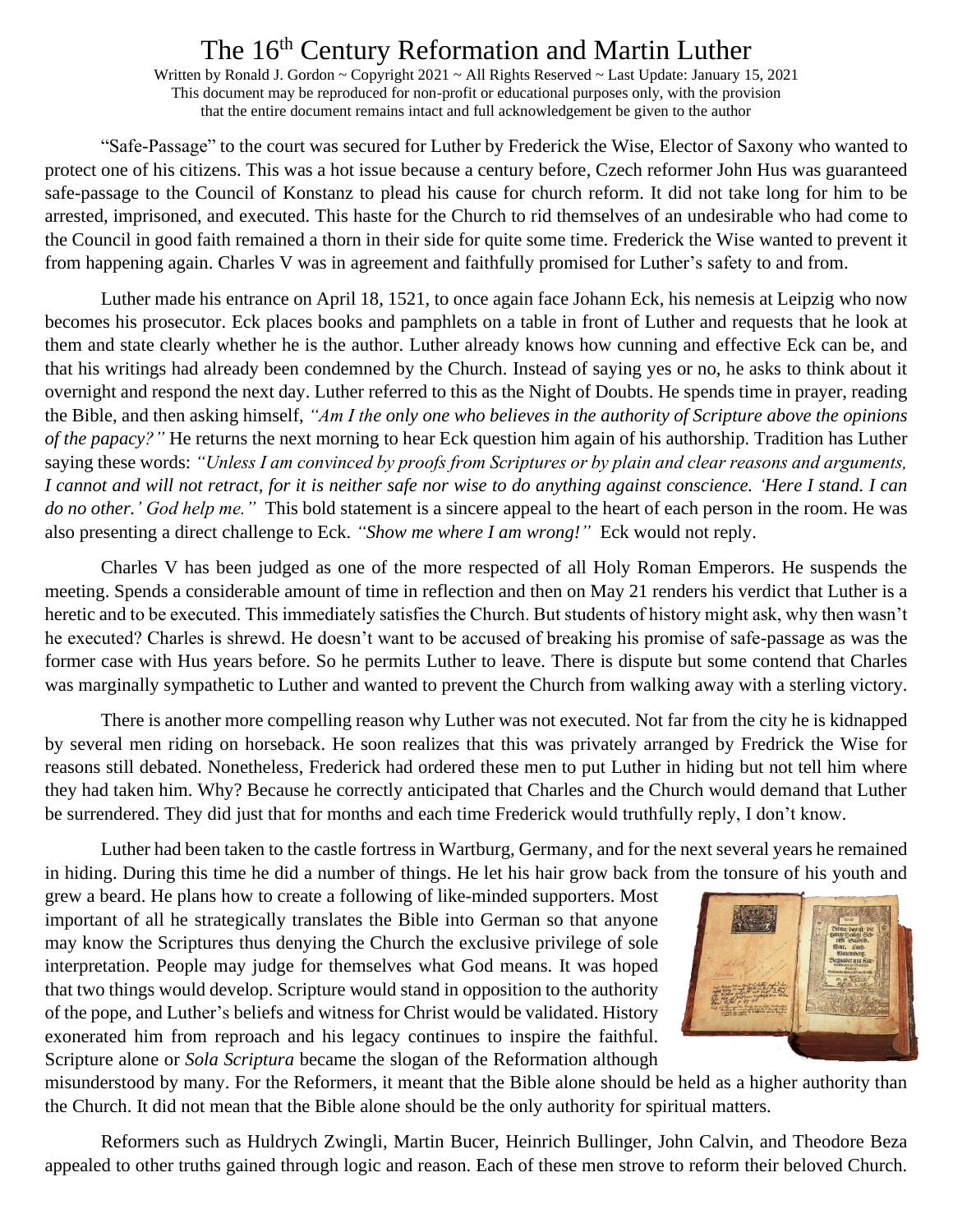Written by Ronald J. Gordon ~ Copyright 2021 ~ All Rights Reserved ~ Last Update: January 15, 2021 This document may be reproduced for non-profit or educational purposes only, with the provision that the entire document remains intact and full acknowledgement be given to the author

Improve biblical understanding. Challenge believers to love and appreciate the majesty of God. Rejoice in the hope of salvation that ultimately means living with God in heaven for eternity.

Within a few months after Luther had posted his arguments, Tetzel fired back with his own set of arguments including this principal quote. *"Christians should be taught that the Pope, by authority of his jurisdiction, is superior to the entire Catholic Church and its councils, and that they should humbly obey his statutes."*

The next memorable event was the Augsburg Confession, a document consisting of a twenty-eight articles of faith and reform that was presented to the Holy Roman Emperor Charles V at the Diet of Augsburg in 1530. It continues to be not only the primary confession of Lutheran faith today but also one of the most important documents of the Reformation for all Protestants. Many of the articles have universal appeal.

What were the circumstances surrounding this imperial Diet by Charles? Martin Luther had been condemned as a heretic. Sentenced to death. What more should be needed? For the past two hundred years, Ottoman Turkish armies had been gradually conquering much of southeastern Europe. The city of Vienna was besieged the previous year. And most important of all, growing tensions between Roman Catholics and Lutheran princes had weakened the military strength of the Holy Roman Empire. Europe was socially fracturing. If the advancing threat of Turkish forces was to be stopped then Charles needed to unify the Empire or there may not be an Empire. Thus it was both political and religious. Was it even possible to get Catholics and Protestants to join forces when they had been quarreling with each other for so long? This would prove to be a formidable endeavor.

Philipp Melanchthon headed the team of theologians from Saxony who attended the Diet. Martin Luther was still an outlaw and dare not attend. Of little surprise, Johann Eck headed the opposition. Melanchthon was a gifted youth, nearly a savant. He was brilliant with languages and one of the youngest writers of the Reformation. Of special mention is the publishing of *Loci Communes* in 1521. Luther said, *"Next to Holy Scripture, there is no better book."* Melanchthon crafted a document containing twenty-one issues of faith and seven calling for reform which became the foundation of the Augsburg Confession. Weeks of negotiating with Catholics, Protestants, bishops, princes, and two municipal governments resulted in the final draft submitted on June 25, 1530 to Charles and representatives from two imperial cities. Christian Beyer read the Confession loud enough to be heard outside in the street. The original version was published the next year. Melanchthon felt obliged to keep improving it because the Confession was becoming a well-accepted mission statement for the broader evangelical movement. The original 1531 version can still be found online when referred to as the *"unaltered"* version.

Let us review some of the more significant of Luther's Ninety-Five Arguments that would be of interest to all Christians today. Remember that selling indulgences had been authorized by Pope Urban II over five hundred years before the time of Luther. It was the abuse of its purpose by Johann Tetzel that corrupted the system.

**1.** *Our Lord and Master Jesus Christ, when He said Poenitentiam agite, willed that the whole life of believers should be repentance.*

Luther affirms the *Poenitentiam agite* translation of Matthew 3:2 and supports the underlying principle of the Roman Catholic Church that believers should do penance for sinful acts, but strengthens the matter by advocating that it should also characterize the entire lifestyle of believers. This is not an objection but more properly a disposition. Luther is actually emphasizing the need for a much deeper commitment to holiness and purity. That being true, a sincere life of repentance would have no need for penance.

**6.** *The pope cannot remit any guilt, except by declaring that it has been remitted by God and by assenting to God's*  remission; though, to be sure, he may grant remission in cases reserved to his judgment. If his right to grant *remission in such cases were despised, the guilt would remain entirely unforgiven.*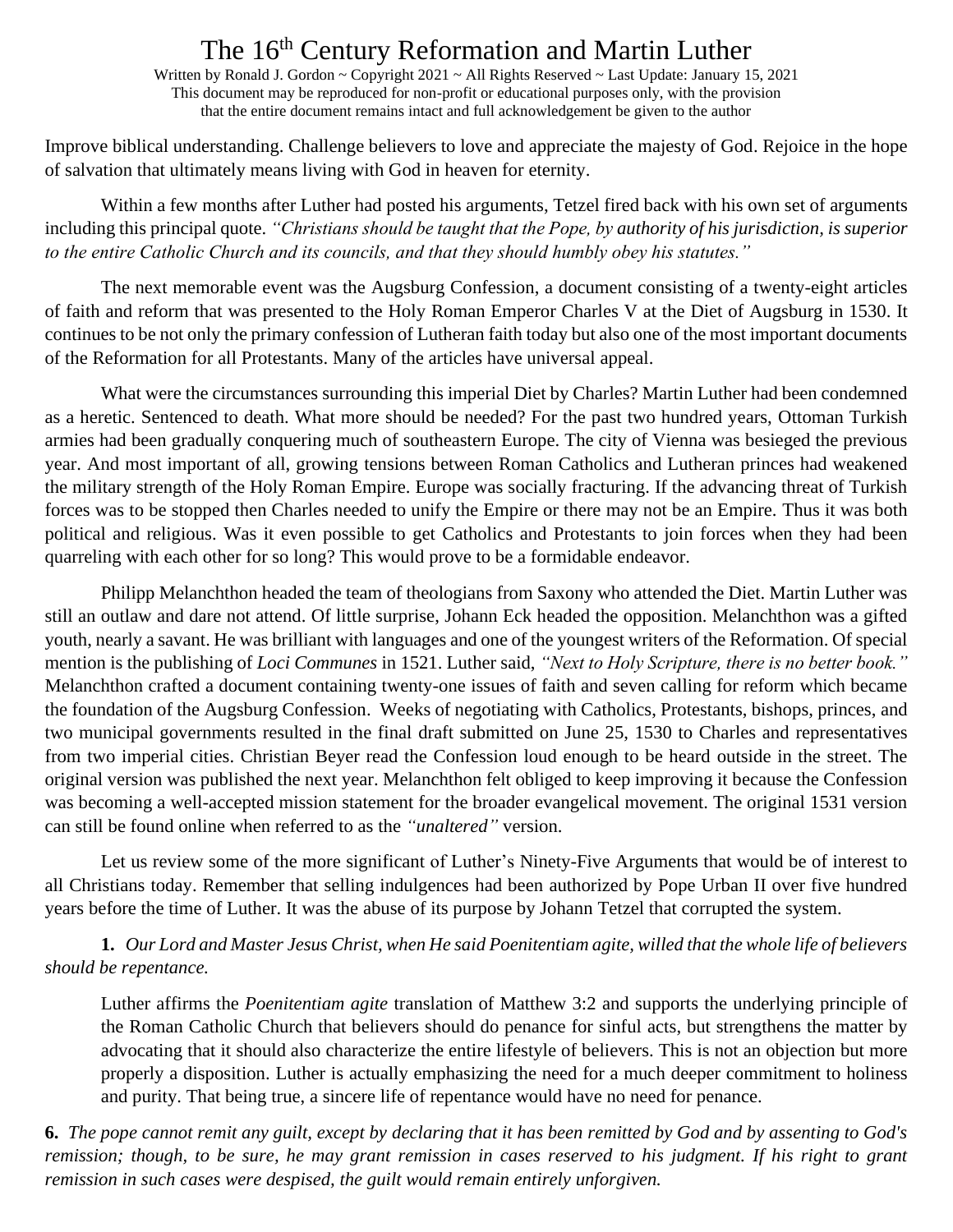Written by Ronald J. Gordon ~ Copyright 2021 ~ All Rights Reserved ~ Last Update: January 15, 2021 This document may be reproduced for non-profit or educational purposes only, with the provision that the entire document remains intact and full acknowledgement be given to the author

Luther affirms that a pope may indeed remit sins in those cases where judgement is reserved for the pope. This is not a complaint but a recognition that sins can be remitted within a designated realm. Ultimately God is the chief forgiver but if the Canons defer remittance to the pope, then it is his to actuate. However, if a person objects to the pope's authority within his realm then sins within that realm shall remain unforgiven.

Luther is maintaining that God is the ultimate grantor of forgiveness. The pope cannot overstep his boundaries. This is a restriction on papal intervention and would invite swift reaction from those who believe the pope can overstep assumed boundaries.

This is a firm difference of opinion between the pope's interpretation of Canon law and Luther's understand of Scripture. Luther affirms the pope's authority to remit sins within his own boundaries which is immensely different from Protestant belief.



**21.** *Therefore those preachers of indulgences are in error, who say that by the pope's indulgence, a man is freed from every penalty and saved.*

Notice that Luther is not objecting to indulgences, only how they are applied. He sees the abuse in that some preachers were contending that an indulgence will free a person from all penalties without action from God. This is the error. An indulgence is not a rubber stamp to avoid all penalties and assure salvation. Everyone will ultimately give an accounting of themselves before God. What these preachers should be preaching is the original purpose of an indulgence according to Canon law, not their own private interpretations.

#### **26.** *The pope does well when he grants remission to souls in purgatory, not by the power of the Keys of the Kingdom which he does not possess, but by way of intercession.*

This disposition comes very close to curtaining the power of the pope but only as the pope might view it. Jesus said the Keys of the Kingdom were granted to Peter (Matthew 16:19) yet the pope was wielding his Keys as something of an occultic appliance. Luther argues that souls in purgatory may be remitted only by means of personal intercession. Take special note of two particulars. First, the doctrine of purgatory is assumed as fact by Luther. Second, he upholds the pope's authority to grant remission to souls in purgatory. So what is the point? The pope is relying solely on his assumed possession of the Keys for his authority. Protestants tend to disagree on the interpretation of Jesus' words in Matthew 16:19.

**32.** *They will be condemned eternally, together with their teachers, who believe themselves sure of their salvation because they have letters of pardon.* 

Luther is biblically correct and ecclesiastically sound. Indulgences deserve their purposed realm as defined by the Canons. However, grace is now becoming more evident in Luther's dispositions possibly due to his personal awakening to faith that he discovered in Paul's letter to the church in Rome. Salvation is a gift from God alone. Not from a pope who considers himself to possess the authority to issue frivolous dispensations for any reason and at any time. For the benefit of those who are not Catholic, a dispensation is the reserved right of the pope or a priest to allow an individual to be exempted from any statute of Canon law.

**36.** *Every truly repentant Christian has a right to full remission of penalty and guilt, even without letters of pardon.*